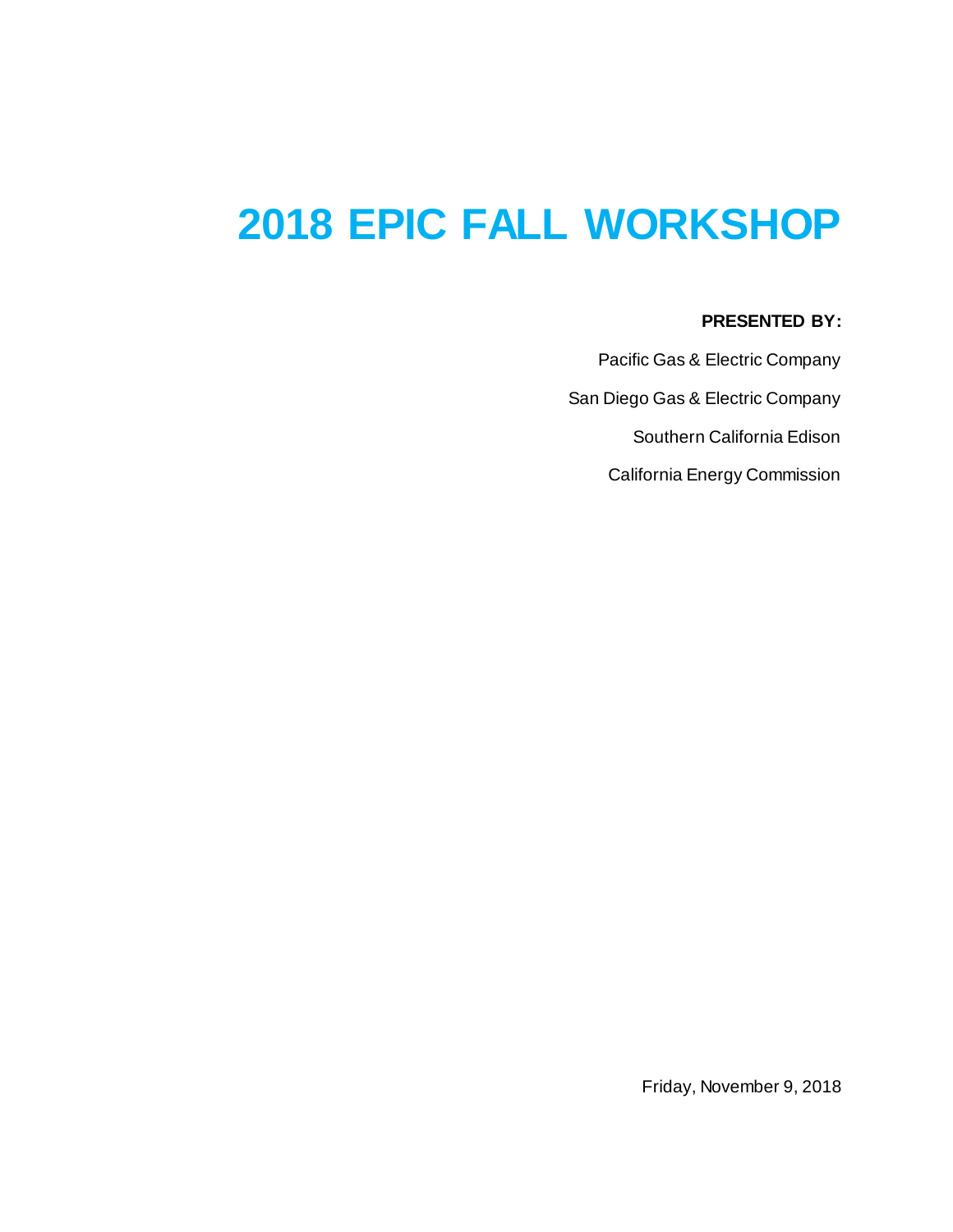## **AGENDA**

This joint workshop will provide an update on planned EPIC investments and solicit input on the scoping of these investments. The agenda focuses heavily on planned work that furthers grid resiliency and wildfire prevention. A number of other high priority topics will be discussed, including topics of particular relevance to disadvantaged communities.

| <b>Topic</b>                                                                                                      | <b>Time</b>     |
|-------------------------------------------------------------------------------------------------------------------|-----------------|
| Check-In & Registration                                                                                           | $8:30 - 9:00$   |
| <b>Opening Remarks - PG&amp;E</b>                                                                                 | $9:00 - 9:15$   |
| <b>PG&amp;E Panel</b>                                                                                             | $9:15 - 10:30$  |
| <b>Proactive Wires Down Mitigation</b>                                                                            |                 |
| Advanced Vegetation Management Insights Using Prescriptive Analytics                                              |                 |
| <b>Advanced Customer Bill Scenario Calculator</b>                                                                 |                 |
| <b>Break</b>                                                                                                      | $10:30 - 10:45$ |
| <b>SDG&amp;E Panel</b>                                                                                            | $10:45 - 12:00$ |
| Application of Advanced Metering Infrastructure Data to Advanced Utility<br><b>System Operations</b>              |                 |
| Safety Training Simulators with Augmented Visualization                                                           |                 |
| Unmanned Aircraft Systems with Advanced Image Processing for Electric<br><b>Utility Inspection and Operations</b> |                 |
| Lunch                                                                                                             | $12:00 - 1:00$  |
| <b>SCE Panel</b>                                                                                                  |                 |
| Next Generation Distribution Automation: Intelligent Modern Pole Field<br>Demonstration                           | $1:00 - 2:15$   |
| <b>Cybersecurity for Industrial Control Systems</b>                                                               |                 |
| Service and Distribution Centers of the Future                                                                    |                 |
| <b>Break</b>                                                                                                      | $2:15 - 2:30$   |
| <b>CEC Panel</b>                                                                                                  |                 |
| Solicitation Preview - Wildfire: Assessing and Preparing for Risks under<br><b>Climate Change</b>                 |                 |
| Working Group Update - Ignition Prevention/Vegetative Detection and<br>Suppression                                | $2:30 - 3:45$   |
| California's Fourth Climate Change Assessment and Adaptation Opportunities<br>in the San Joaquin Valley           |                 |
| <b>Closing Remarks - PG&amp;E</b>                                                                                 | $3:45 - 4:00$   |